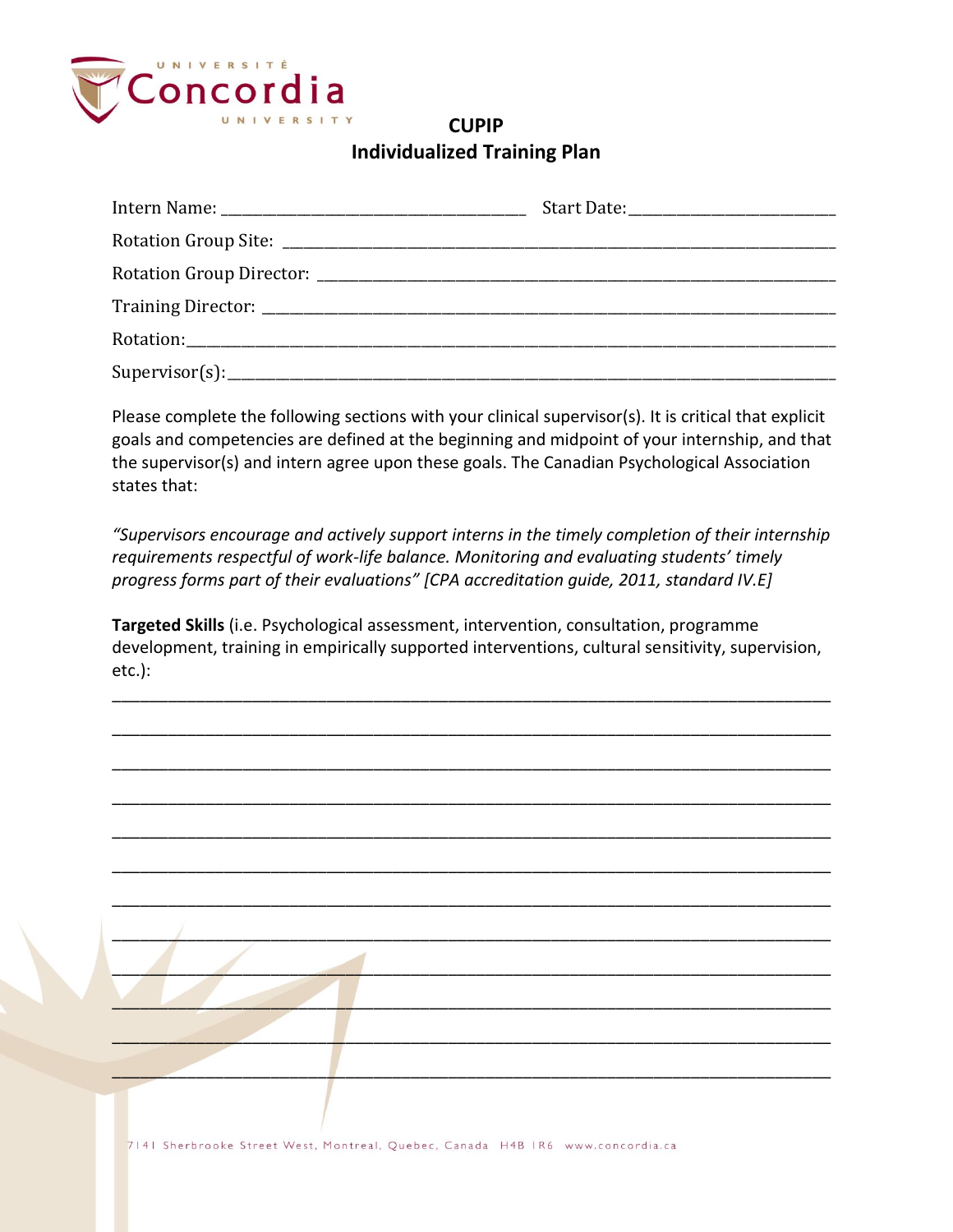Specific Training Goals and Objectives (i.e. Expected caseload, type of assessment and intervention, client populations, etc.):

| <b>Type of Case</b> | Approx. # of<br>clients | <b>Modality</b> | Format | Supervisor |
|---------------------|-------------------------|-----------------|--------|------------|
|                     |                         |                 |        |            |
|                     |                         |                 |        |            |
|                     |                         |                 |        |            |
|                     |                         |                 |        |            |
|                     |                         |                 |        |            |
|                     |                         |                 |        |            |

Additional Training Goals (i.e. consultation, supervision, program development, etc.)

Supervision Experiences (i.e. Frequency, group/individual, etc.):

**Didactic Experiences**